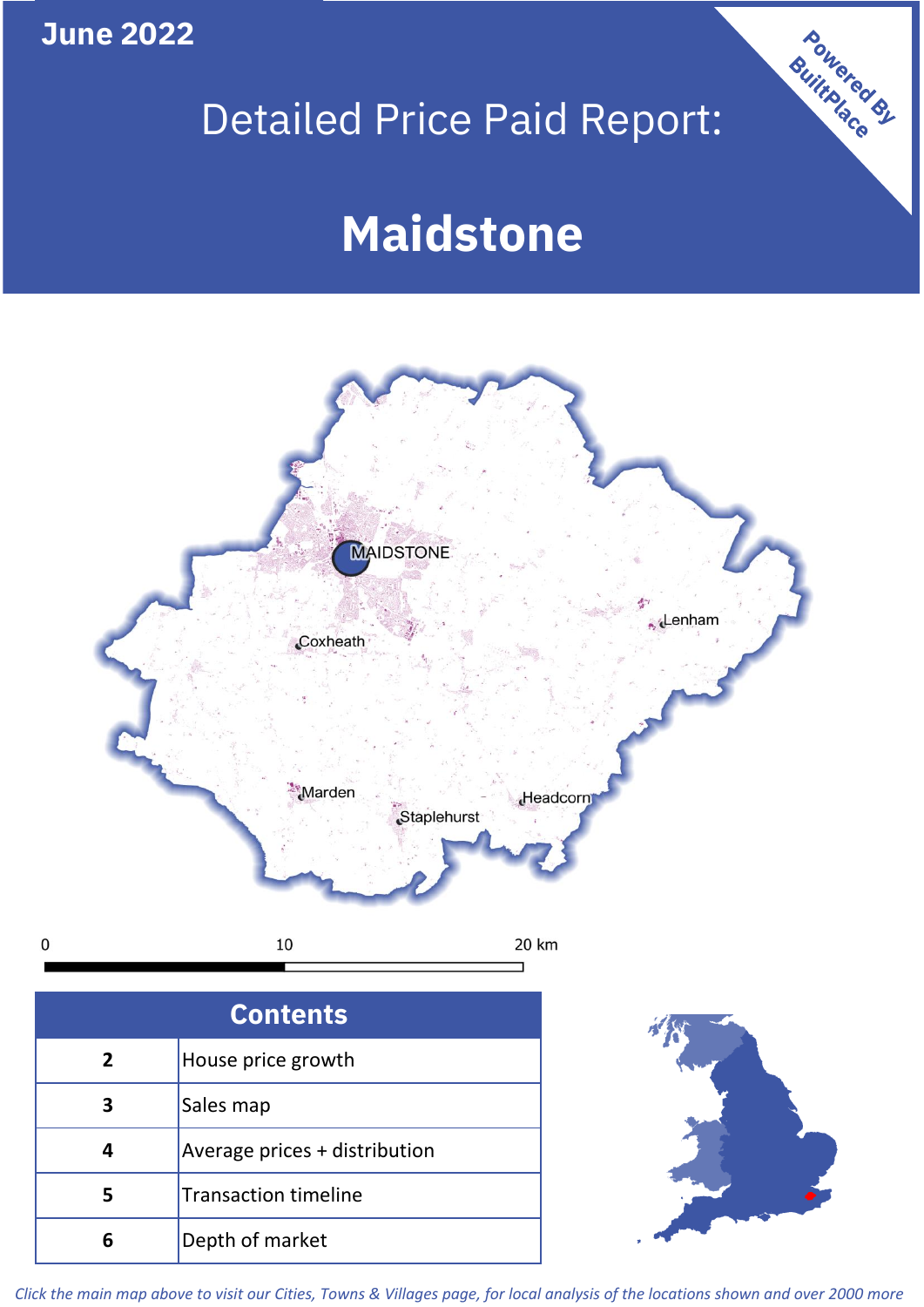## **Headline Data**

|                     | <b>Current level</b> | 3 month  | <b>Annual</b> | 5 year | 10 year |
|---------------------|----------------------|----------|---------------|--------|---------|
| <b>House prices</b> | £343,626             | 6.0%     | 12.9%         | 22.9%  | 75.4%   |
| <b>Transactions</b> | 3,203                | $-14.3%$ | 14.0%         | 1.2%   | 48.8%   |

## **House Price Growth (April 2022 data)**

#### *Annual Change in House Prices*



House prices in Maidstone grew by 12.9% in the 12 months to April 2022 (based on 3-month smoothed data). By comparison national house prices grew by 10.7% and prices in the South East grew by 11.5% over the same period.

Maidstone house prices are now 54.1% above their previous peak in 2007, compared to +60.7% for the South East and +52.9% across England.



#### *Year-To-Date Change in House Prices, December to April*

Local prices have grown by 7.6% in 2022 so far, compared to growth of 4.4% over the same period last year.

#### *Source: OS OpenData; UK House Price Index (Contains HM Land Registry data © Crown copyright)*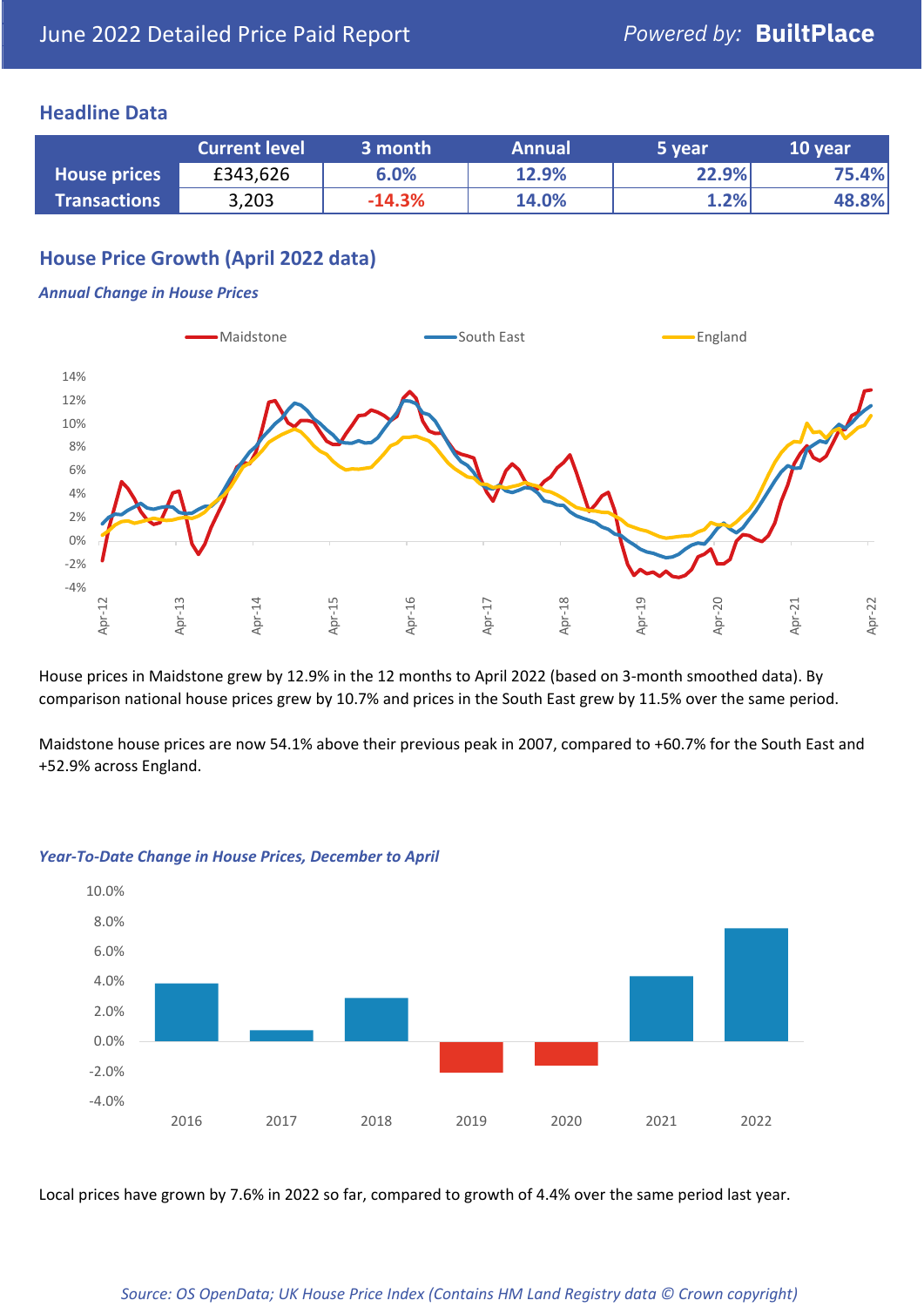## **House Price Map**

### *12 months to April 2022*



*Each point is one postcode, coloured by the average value relative to all sales in this local authority (price bands are LA-specific quintiles).*

## **Map Key**

| £2 |
|----|
| £3 |
| £3 |
| £  |
|    |

| Min      | Max      |                            |
|----------|----------|----------------------------|
| Up to    | £239,000 | 1st quintile / lowest 20%  |
| £239,000 | £301,000 | 2nd quintile               |
| £301,000 | £361,000 | 3rd quintile               |
| £361,000 | £470,000 | 4th quintile               |
| £470,000 | and over | 5th quintile / highest 20% |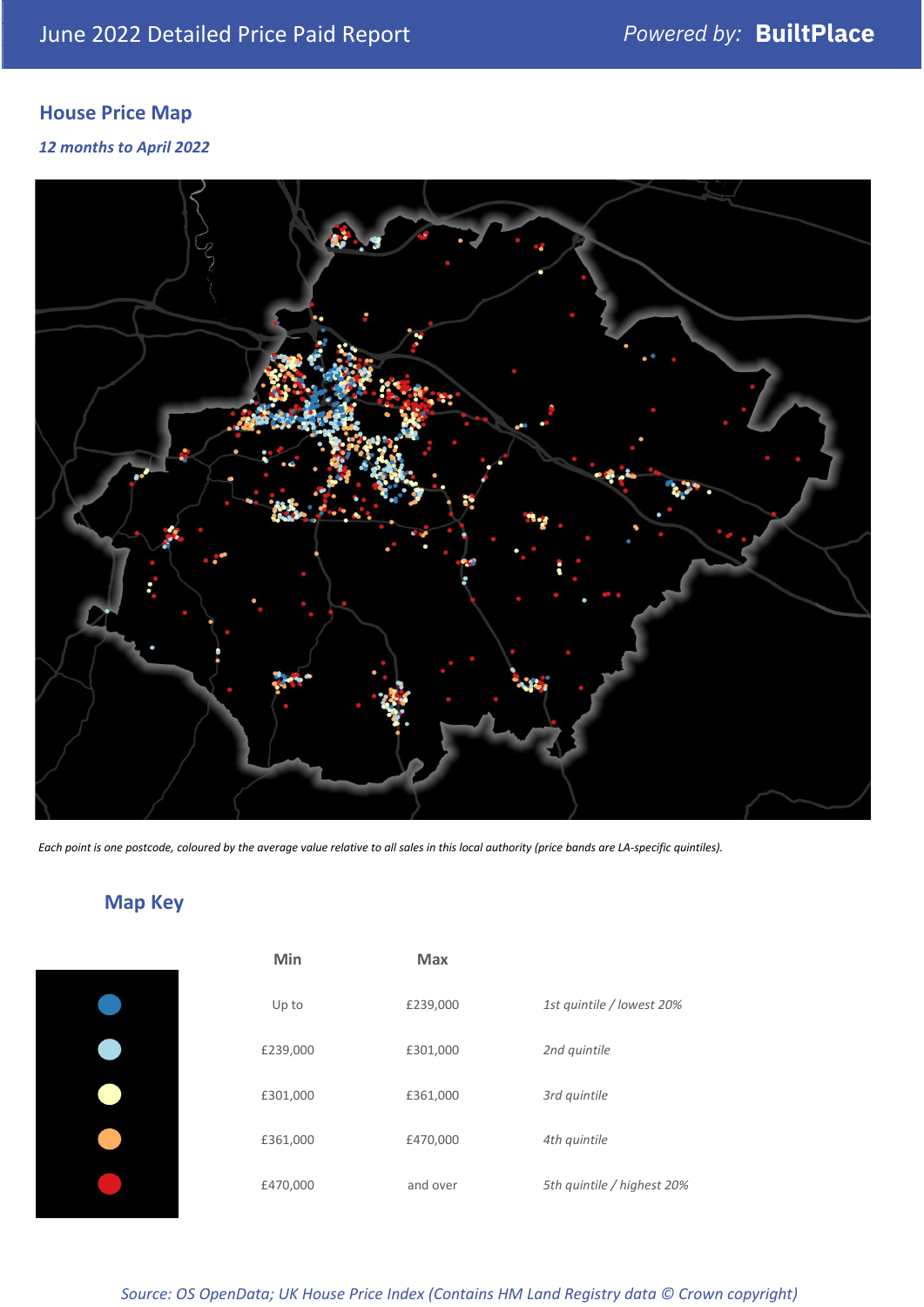## **Average House Price by Property Type**

### *12 months to April 2022*



## **House Price Distribution by Year**

*All properties, by price band and calendar year (2020 = year to date)*

|                    | 1997 | 2002 | 2007 | 2012 | 2017 | 2019 | 2020 |
|--------------------|------|------|------|------|------|------|------|
| <b>Under £100k</b> | 76%  | 22%  | 4%   | 4%   | 2%   | 1%   | 1%   |
| £100-200k          | 20%  | 58%  | 42%  | 44%  | 17%  | 10%  | 11%  |
| £200-300k          | 3%   | 15%  | 36%  | 35%  | 35%  | 27%  | 25%  |
| E300-400k          | 1%   | 3%   | 10%  | 9%   | 25%  | 30%  | 29%  |
| £400-500k          | 0%   | 2%   | 4%   | 4%   | 11%  | 15%  | 16%  |
| <b>£500k-1m</b>    | 0%   | 1%   | 3%   | 3%   | 10%  | 16%  | 15%  |
| £1-2m              | 0%   | 0%   | 0%   | 0%   | 0%   | 1%   | 2%   |
| <b>Over £2m</b>    | 0%   | 0%   | 0%   | 0%   | 0%   | 0%   | 0%   |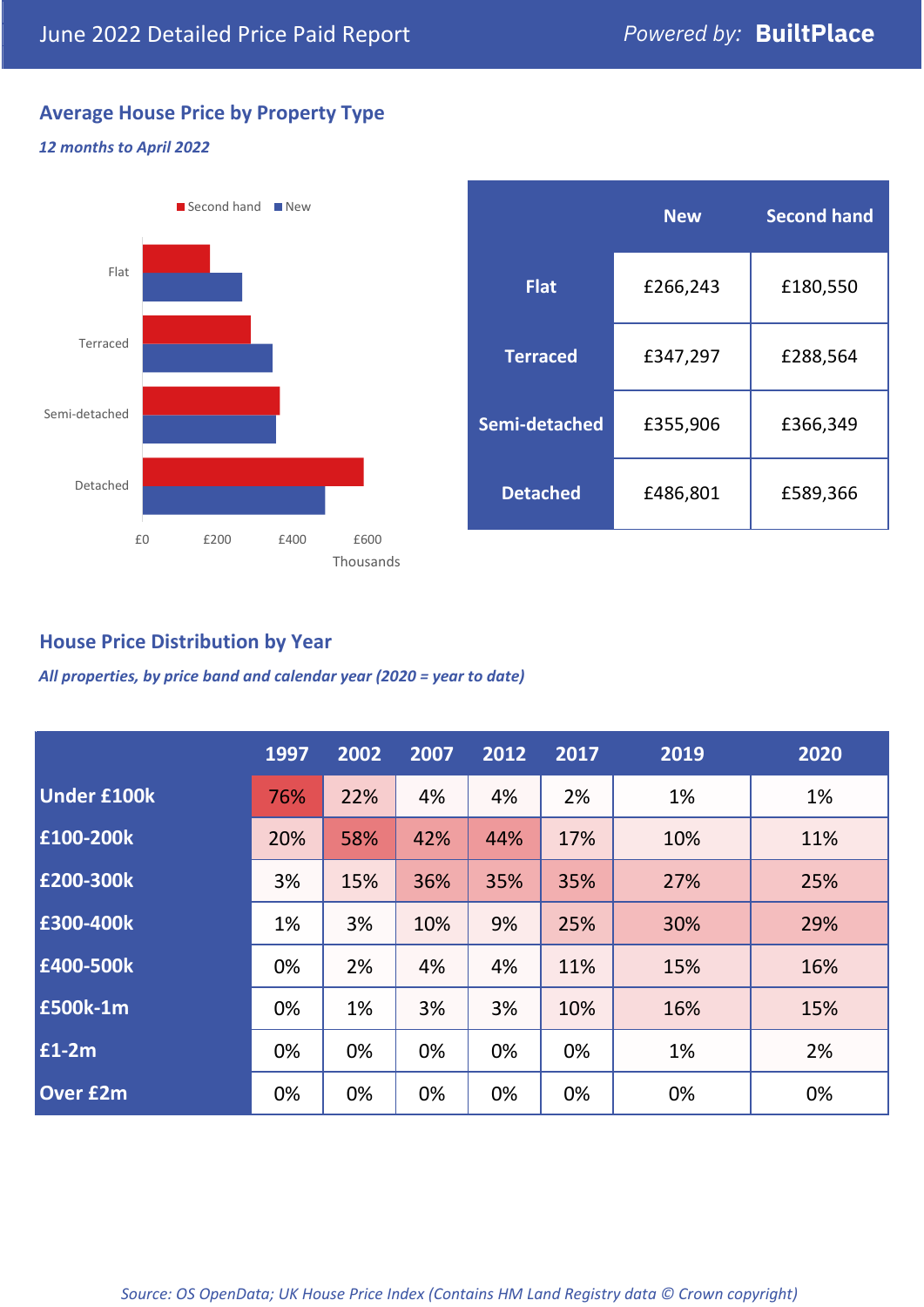## **Transactions (February 2022 data)**

*Annual Transactions, Indexed (2001-05 average = 100)*



There were 3,203 transactions in Maidstone during the 12 months to February 2022. This is 93% of the average from 2001-05 and suggests activity is below pre-downturn levels.

Transactions in Maidstone have grown by 6.3% since 2014, compared to changes of -9.9% for South East and -7.7% for England.



#### *Cash and New Build Sales as % of Total, by Year*

*Note: The data on this page EXCLUDES transactions identified as transfers under a power of sale/repossessions, buy-to-lets (where they can be identified by a mortgage), and transfers to non-private individuals - i.e. it comprises only Land Registry 'A' data.*